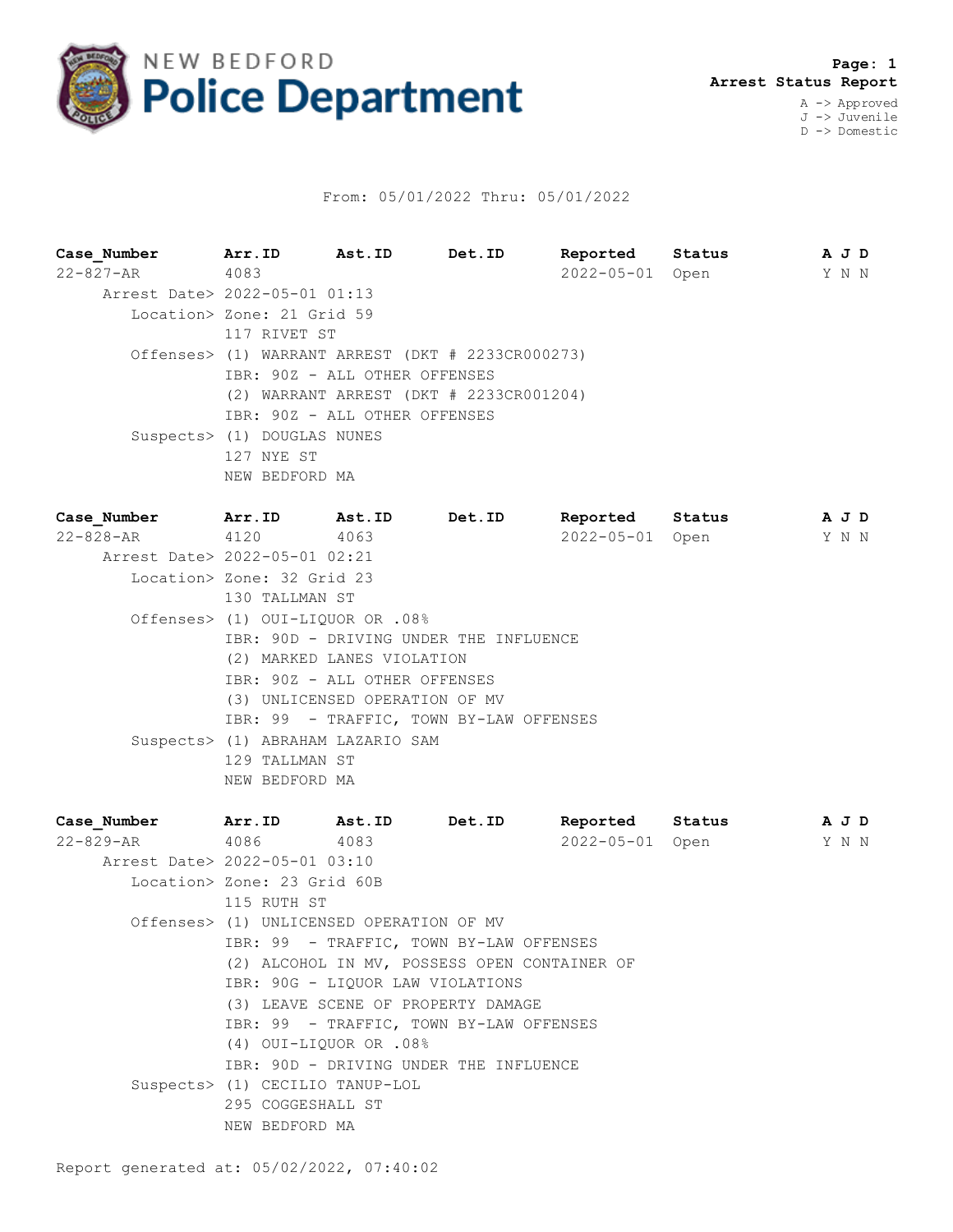

 **Page: 2 Arrest Status Report**

> A -> Approved J -> Juvenile D -> Domestic

|                                             |  |                                                                                                                     | Reported                                                            |  |                           |  |                |
|---------------------------------------------|--|---------------------------------------------------------------------------------------------------------------------|---------------------------------------------------------------------|--|---------------------------|--|----------------|
| 22-831-AR 3915                              |  |                                                                                                                     |                                                                     |  |                           |  |                |
|                                             |  |                                                                                                                     |                                                                     |  |                           |  |                |
| Location> Zone: 33 Grid 16A                 |  |                                                                                                                     |                                                                     |  |                           |  |                |
| 330 OUERY ST                                |  |                                                                                                                     |                                                                     |  |                           |  |                |
| Offenses> (1) TRESPASS                      |  |                                                                                                                     |                                                                     |  |                           |  |                |
| IBR: 90J - TRESPASS OF REAL PROPERTY        |  |                                                                                                                     |                                                                     |  |                           |  |                |
| (2) B&E FOR MISDEMEANOR BUILDING OR VEHICLE |  |                                                                                                                     |                                                                     |  |                           |  |                |
| IBR: 220 - BURGLARY / BREAKING AND ENTERI   |  |                                                                                                                     |                                                                     |  |                           |  |                |
|                                             |  |                                                                                                                     |                                                                     |  |                           |  |                |
|                                             |  |                                                                                                                     |                                                                     |  |                           |  |                |
|                                             |  |                                                                                                                     |                                                                     |  |                           |  |                |
|                                             |  |                                                                                                                     |                                                                     |  |                           |  |                |
|                                             |  |                                                                                                                     |                                                                     |  |                           |  |                |
|                                             |  | Arr.ID Ast.ID<br>Arrest Date> 2022-05-01 14:13<br>Suspects> (1) CELESTINO BAESSA<br>245 SAWYER ST<br>NEW BEDFORD MA | Det.ID<br>(3) DISTURBING THE PEACE<br>IBR: 90C - DISORDERLY CONDUCT |  | Status<br>2022-05-01 Open |  | A J D<br>Y N N |

| Case Number Arr. ID Ast. ID Det. ID |                                    |                               |                                                                         | Reported | Status | A J D                 |
|-------------------------------------|------------------------------------|-------------------------------|-------------------------------------------------------------------------|----------|--------|-----------------------|
| $22 - 832 - AR$ 4004                |                                    |                               |                                                                         |          |        | 2022-05-01 Open Y N N |
| Arrest Date> 2022-05-01 17:23       |                                    |                               |                                                                         |          |        |                       |
|                                     | Location> Zone: 14 Grid 34A        |                               |                                                                         |          |        |                       |
|                                     | 745 COUNTY ST                      |                               |                                                                         |          |        |                       |
|                                     |                                    |                               | Offenses> (1) FIREARM, CARRY WITHOUT LICENSE                            |          |        |                       |
|                                     |                                    |                               | IBR: 520 - WEAPON LAW VIOLATIONS                                        |          |        |                       |
|                                     |                                    |                               | (2) ATTEMPT TO COMMIT ASSAULT AND BATTERY BY DISCHARGE OF FIREARM       |          |        |                       |
|                                     |                                    | IBR: 13A - AGGRAVATED ASSAULT |                                                                         |          |        |                       |
|                                     |                                    | (3) ACCESSORY AFTER THE FACT  |                                                                         |          |        |                       |
|                                     |                                    | IBR: 90Z - ALL OTHER OFFENSES |                                                                         |          |        |                       |
|                                     |                                    |                               | (4) FIREARM, POSSESS LARGE CAPACITY                                     |          |        |                       |
|                                     |                                    |                               | IBR: 520 - WEAPON LAW VIOLATIONS                                        |          |        |                       |
|                                     |                                    |                               | (5) FIREARM, CARRY WITHOUT LICENSE LOADED (ADD. PENALTIES) c269 s.10(n) |          |        |                       |
|                                     |                                    |                               | IBR: 520 - WEAPON LAW VIOLATIONS                                        |          |        |                       |
|                                     |                                    |                               | (6) AMMUNITION WITHOUT FID CARD, POSSESS                                |          |        |                       |
|                                     |                                    |                               | IBR: 520 - WEAPON LAW VIOLATIONS                                        |          |        |                       |
|                                     |                                    | (7) MOTOR VEH, RECEIVE STOLEN |                                                                         |          |        |                       |
|                                     |                                    |                               | IBR: 280 - STOLEN PROPERTY OFFENSES                                     |          |        |                       |
|                                     |                                    |                               | (8) NEGLIGENT OPERATION OF MOTOR VEHICLE                                |          |        |                       |
|                                     |                                    |                               | IBR: 99 - TRAFFIC, TOWN BY-LAW OFFENSES                                 |          |        |                       |
|                                     |                                    |                               | (9) LEAVE SCENE OF PROPERTY DAMAGE                                      |          |        |                       |
|                                     |                                    |                               | IBR: 99 - TRAFFIC, TOWN BY-LAW OFFENSES                                 |          |        |                       |
|                                     |                                    |                               | (10) LICENSE SUSPENDED OR REVOKED, OP MV WITH                           |          |        |                       |
|                                     |                                    |                               | IBR: 99 - TRAFFIC, TOWN BY-LAW OFFENSES                                 |          |        |                       |
|                                     |                                    |                               | (11) LEAVE SCENE OF PROPERTY DAMAGE                                     |          |        |                       |
|                                     |                                    |                               | IBR: 99 - TRAFFIC, TOWN BY-LAW OFFENSES                                 |          |        |                       |
|                                     |                                    |                               | (12) FIREARM VIOL WITH 2 PRIOR VIOLENT/DRUG CRIMES                      |          |        |                       |
|                                     |                                    |                               | IBR: 520 - WEAPON LAW VIOLATIONS                                        |          |        |                       |
|                                     | Suspects> (1) JASMINE CARRASQUILLO |                               |                                                                         |          |        |                       |
|                                     | 164 DAVID ST                       |                               |                                                                         |          |        |                       |
|                                     | NEW BEDFORD MA                     |                               |                                                                         |          |        |                       |
|                                     |                                    |                               |                                                                         |          |        |                       |

| Case Number | Arr.ID | Ast.ID | Det.ID | Reported | Status | A J D |
|-------------|--------|--------|--------|----------|--------|-------|
|             |        |        |        |          |        |       |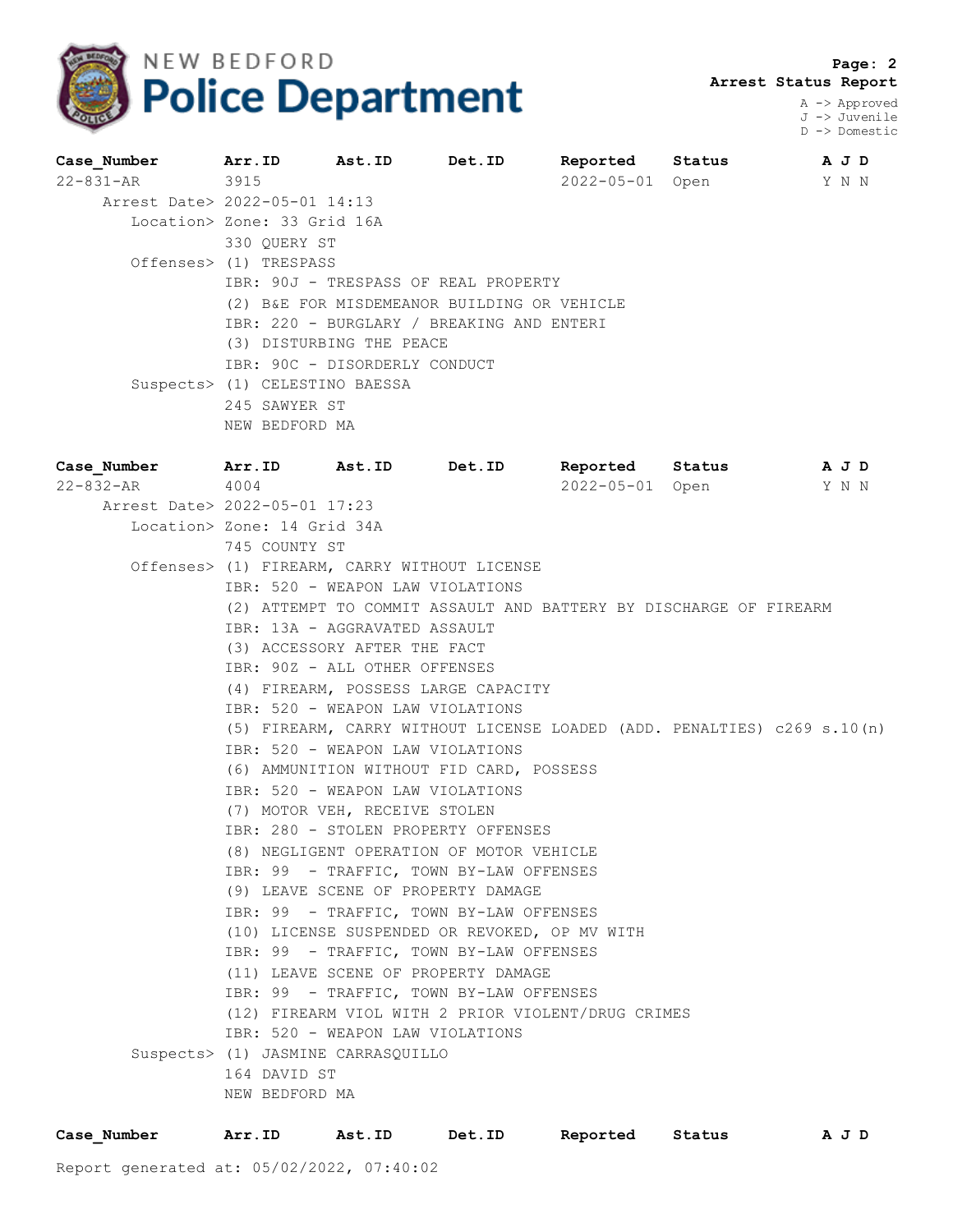

 **Page: 3 Arrest Status Report**

> A -> Approved J -> Juvenile D -> Domestic

| $22 - 833 - AR$ | 4037                                   | 2022-05-01 Open |  | Y N N |  |  |  |
|-----------------|----------------------------------------|-----------------|--|-------|--|--|--|
|                 | Arrest Date> 2022-05-01 16:46          |                 |  |       |  |  |  |
|                 | Location> Zone: 22 Grid 62             |                 |  |       |  |  |  |
|                 | 14 SAGAMORE ST                         |                 |  |       |  |  |  |
|                 | Offenses> (1) OUI-LIQUOR OR .08%       |                 |  |       |  |  |  |
|                 | IBR: 90D - DRIVING UNDER THE INFLUENCE |                 |  |       |  |  |  |
|                 | Suspects> (1) WINDER ZAC CORTEZ        |                 |  |       |  |  |  |
|                 | 511 S SECOND ST                        |                 |  |       |  |  |  |
|                 | NEW BEDFORD MA                         |                 |  |       |  |  |  |
|                 |                                        |                 |  |       |  |  |  |

**Case\_Number Arr.ID Ast.ID Det.ID Reported Status A J D** 22-835-AR 3796 3867 2022-05-01 Open Y N N Arrest Date> 2022-05-01 18:04 Location> Zone: 36 Grid 10 276 JARRY ST Offenses> (1) UNLICENSED OPERATION OF MV IBR: 99 - TRAFFIC, TOWN BY-LAW OFFENSES (2) LEAVE SCENE OF PROPERTY DAMAGE IBR: 99 - TRAFFIC, TOWN BY-LAW OFFENSES Suspects> (1) DANIEL MARTINEZ 1568 ACUSHNET AVE NEW BEDFORD MA

**Case\_Number Arr.ID Ast.ID Det.ID Reported Status A J D** 22-836-AR 4028 4039 2022-05-01 Open Y N N Arrest Date> 2022-05-01 17:49 Location> Zone: 31 Grid 18 217 EARLE ST Offenses> (1) WARRANT ARREST IBR: 90Z - ALL OTHER OFFENSES Suspects> (1) EDWARD RIVARD 113H HATHAWAY ST NEW BEDFORD MA

**Case\_Number Arr.ID Ast.ID Det.ID Reported Status A J D** 22-837-AR 4039 4028 2022-05-01 Open Y N N Arrest Date> 2022-05-01 19:00 Location> Zone: 31 Grid 25A 194 BELLEVILLE AVE Offenses> (1) POSSESSION OF OPEN CONTAINER OF ALCOHOL ON PUBLIC WAY IBR: 90G - LIQUOR LAW VIOLATIONS Suspects> (1) ADRIAN DOMINGUEZ 194 BELLEVILLE AVE NEW BEDFORD MA

**Case\_Number Arr.ID Ast.ID Det.ID Reported Status A J D** 22-838-AR 4029 2022-05-01 Open Y N N Arrest Date> 2022-05-01 22:03 Location> Zone: 33 Grid 14

Report generated at: 05/02/2022, 07:40:02